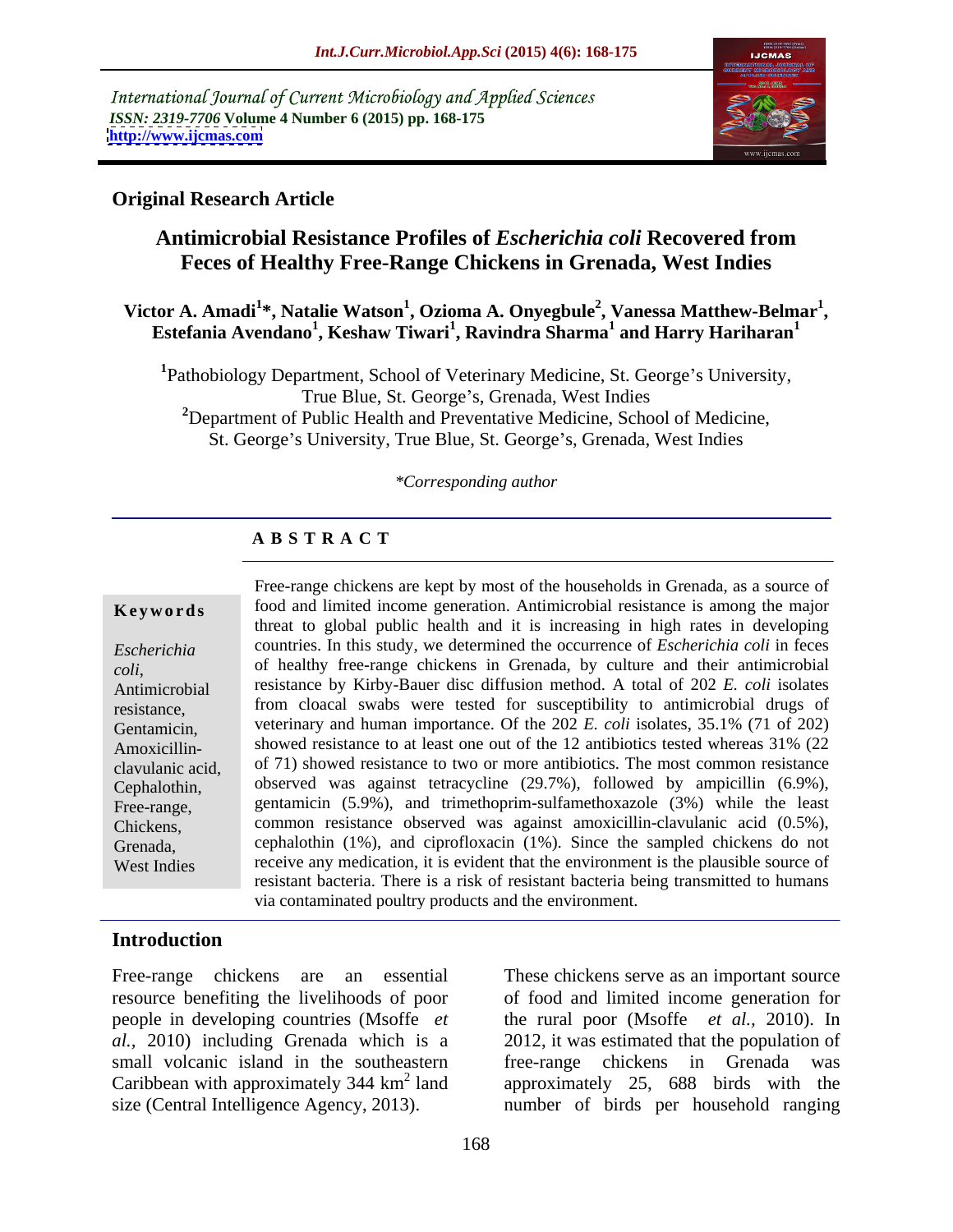between 5 and 40 (Dr. Louison, Chief Veterinary Officer, Ministry of Agriculture, 1978; Ozawa *et al.,* 2008). Their role in Lands, Forestry, Fisheries & Environment, chronic respiratory diseases in meat chicken Grenada: Personal communication, breeds has been documented (McClenaghan February, 2013). The flocks comprises of *et al.*, 1981). cocks, hens, and chicks. Many of the households in Grenada keep free-range minimal resources and investments to maintain since they are scavengers almost taking care of themselves. Shelters are only provided for the chickens during the night and they are set free during the day. These chickens are usually managed under the shown that antibiotic drug resistant extensive system and are neither vaccinated increasing among commensal extensive system, and are neither vaccinated increasing among commensal and nor given any antibiotic medication.They mainly feed on food remains, grasses and other waste which are dumped in the environment which expose them to getting in contact with pathogenic bacteria as well as antimicrobial resistant bacteria in the indicated that in the developing countries, chickens are among the domestic animals threatened by being exposed to bacteria carrying resistance genes in the environment

It has been reported that *E. coli* is amongst the common pathogenic bacteria that affects chicken production (Raji *et al.,* 2003; Wang *et al.,* 2013). *E. coli* is ubiquitous and *et al.,* 2013; WHO, 2011) including via soil, food and water (Markey *et al.,* strains have been associated with severe *et al.*, 2011), cats (Hariharan *et al.*, 2011), intestinal or extra intestinal disease in and green iguanas (Sylvester *et al.*, 2014) humans (Santos *et al.,* 2013), and are considered zoonotic (WHO, 2011). In birds, omphalitis, arthritis, salpingitis, and

complicated air sacculitis (Cheville and Arp, *et al.,* 1981).

chickens given that they only require major threat to global public health. It is not environment. Hamisi *et al.* (2014) *et al.* (2014) mentioned that the extensive where they feed. The dissemination of antimicrobial resistance commonly found in the gastrointestinal tract (Gustafson, 1991), a lack of data continues of healthy warm-blooded mammals (Markey to impede efforts to develop solutions. chickens. It is shed in the feces and can both wild and domesticated animal species easily spread to other animals and humans including chicken (Arathy *et al.,* 2011; 2013; WHO, 2011). Pathogenic *E. coli* 2007), pigs (Amadi *et al.,* 2015; Sabarinath pathogenic *E. coli* strains have been *coli* in their intestines, the animals can easily associated with a range of diseases including shed the resistant organisms into the septicemia, enteritis, coligranuloma, Antimicrobial drug resistance is becoming a only a threat in the treatment of poultry diseases associated with *E. coli*, but also a potential public health hazard to individuals that consume poultry products (Hariharan *et al.,* 2008). Several accessible reports have shown that antibiotic drug resistance is increasing among commensal and pathogenic bacterial isolates from both humans and animals (Linton *et al.,* 1988; Salyers *et al.,* 2004). Thus, it is pertinent to investigate the emerging resistance patterns in order to determine control strategies (Levy, 2002; Okeke *et al.,* 2005). Hamisi use of antibiotics in livestock is among the factors that can lead to the spread of antimicrobial resistance. Indiscriminate use of antibiotics also play an important role in (Gootz, 2010; Hart and Kariuki, 1998; *et al., 2009*). Though many research and seminars have been conducted to manage the issue of antimicrobial resistance and emerging resistance Previous studies in Grenada have shown that Hariharan *et al.,* 2008; Hariharan *et al., et al.,* 2011), cats (Hariharan *et al.,* 2011), and green iguanas (Sylvester *et al.,* 2014) serve as reservoirs for antimicrobial resistant *E.coli*. As these animals harbor resistant *E.*  environment.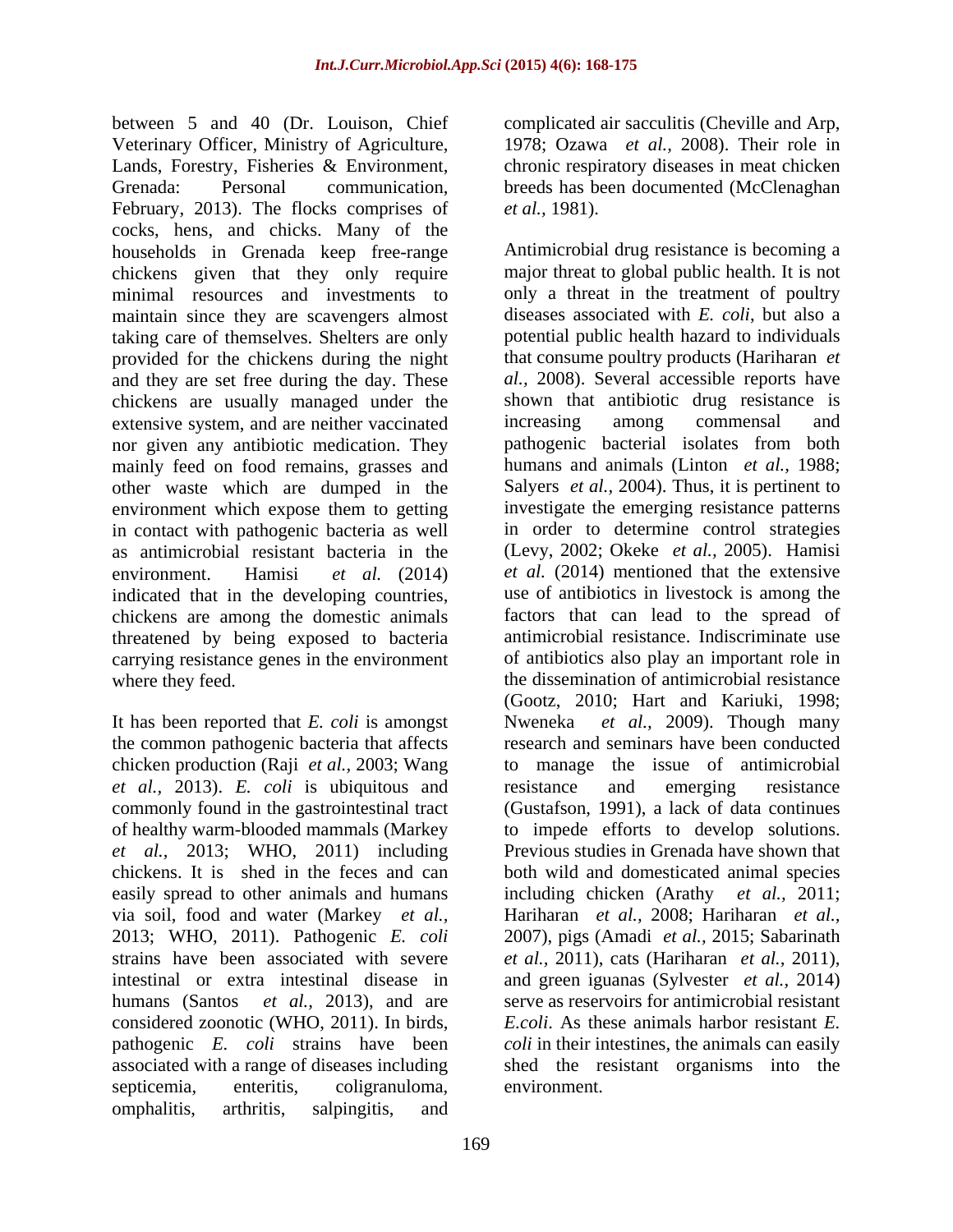There have been no published surveys on the antimicrobial resistance of *E. coli* recovered from free-range chicken in susceptibility to ampicillin (10ug), Grenada. The purpose of this present study amoxicillin-clavulanic acid  $(30\mu g)$ , feces of healthy free-range chickens and cephalothin (30µg), chloramphenicol<br>their antimicrobial resistance in Grenada. (30µg), ciprofloxacin (5µg), gentamicin

by cloacal swabs from apparently healthy were immediately stored in a cooler with ice (CLSI, 2008). For neomycin, the Bacteriology laboratory where all the laboratory analysis where performed. The approximate time between sample collection and analysis was three hours.

agar (MAC) (Remel, Lenexa, KS, USA) by lactose or non-lactose (from plates with only non-lactose fermenting colonies) fermenting antibiotics tested while 31% (22 of 71) isolated colony per sample with typical *E.*  identification strips for confirmation as *E.*  identified as *E. coli* by API20E were also added in the study due to the fact that there were non-lactose fermenting variants.

was to determine the occurrence of *E. coli* in cefotaxime (30µg), ceftazidime (30µg), their antimicrobial resistance in Grenada. (30µg), ciprofloxacin (5µg), gentamicin **Material and Methods tetracycline** (30μg), and trimethoprim-*Sample collection*: From May to July, 2014, Lakes, NJ) by determining the inhibitory a total of 205 fecal samples were collected zone sizes using the standard Kirby-Bauer backyard chickens from six parishes of agar (BBL) as recommended by the Clinical Grenada: St. Patrick's  $(n = 48)$ , St. David's and Laboratory Standard Institute guidelines  $(n = 38)$ , St. George's  $(n = 37)$ , St. Andrew's (CLSI) (CLSI, 2008). The inhibition zone  $(n = 35)$ , St. John's  $(n = 35)$ , and St. Mark's sizes for all antibiotics except neomycin (n = 12). After collection, the cloacal swabs were interpreted as per CLSI guidelines packs and transported to the St. George's manufacturer's guideline, as approved by University, School of Veterinary Medicine, the U.S. Food and Drug Administration *Antimicrobial susceptibility analysis*: All the identified isolates were tested for susceptibility to ampicillin (10µg), amoxicillin-clavulanic acid (30µg), cephalothin (30µg), chloramphenicol  $(10\mu$ g), imipenem  $(10\mu$ g), neomycin  $(30\mu$ g), sulfamethoxazole (25µg) (BD, Franklin disc diffusion method on Mueller-Hinton (CLSI, 2008). For neomycin, the (FDA), was used.

### **Results and Discussion**

*Isolation and identification of E. coli*: Each examined of which 202 (98.5%) were sample was inoculated onto a MacConkey culture positive for *E. coli*. Thus, a total of streak plating, and incubated aerobically at *coli* isolate per positive chicken). Of the 202  $37^{\circ}$ C for  $18 - 24$ hrs. After incubation, one *E. coli* isolates,  $35.1\%$  (71 of 202) showed *coli* morphology was subcultured the second antibiotics. Overall, our study revealed a low time on another MAC and incubated at 37°C resistance rate of all the 202 *E. coli* isolates for 18 – 24hrs. for isolation of pure colonies. <br>Colonies from the second MAC agar plate (Table 1). The most common resistance were Gram stained and further tested using observed was against tetracycline (29.7%), the API20E (Analytical Profile Index; followed by ampicillin (6.9%), gentamicin BioM6rieux, Hazelwood, MO) bacterial (5.9%), and trimethoprim-sulfamethoxazole *coli*. Non-lactose fermenting isolates observed was against amoxicillin-clavulanic In this study, a total of 205 chickens were 202 *E. coli* isolates were recovered (one *E.*  resistance to at least one out of the 12 antibiotics tested while 31% (22 of 71) showed resistance to two or more to seven out of the 12 antibiotics tested (Table 1). The most common resistance (3%) while the least common resistance acid (0.5%), cephalothin (1%), and ciprofloxacin (1%).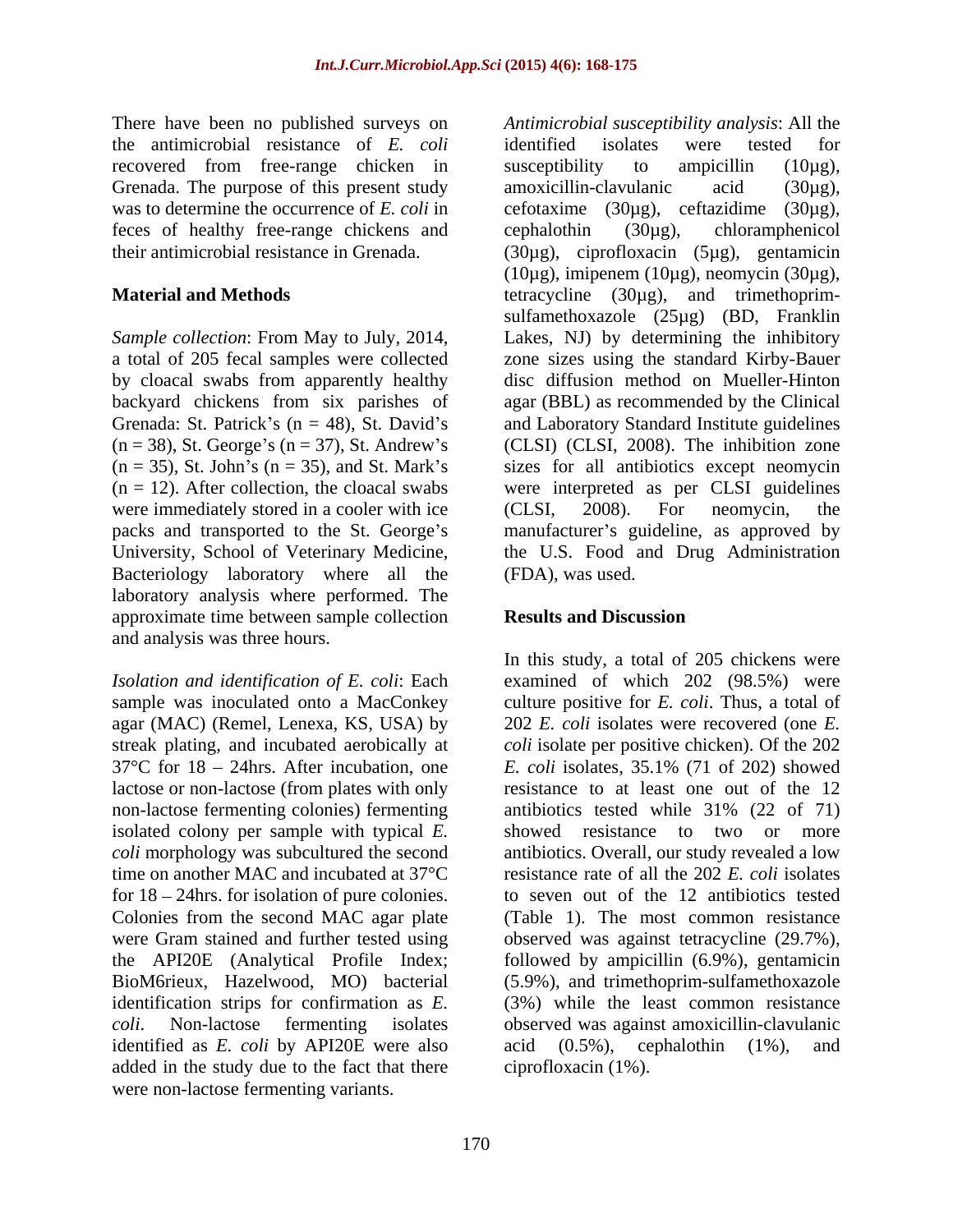This is the first study in Grenada to The resistance rates to tetracycline (29.7%), investigate antimicrobial resistance in *E. coli* ampicillin (6.9%), and trimethoprimisolates from tropical free-range Chickens. In the present study, *E. coli* strains were study is contrary to the results of other detected in 98.5% (202 of 205) of the fecal researchers who tested *E. coli* strains samples. This is not surprising since it is isolated from chickens against similar consistent with the prior knowledge that *E.*  antibiotics: the study of Hamisi *et al.* (2014) *coli* is a normal gut flora in endotherms revealed a higher resistance rates to which is frequently shed in feces. The fecal tetracycline (75.3%), ampicillin (63.6%), samples (1.5%, 3 of 205) from which *E. coli* strain was not detected may have been (53.3%). collected from the chickens that were not species. This could also be a possible reason why the chickens (1.5%) where not actively

the tested antibiotics while  $31\%$  (22 of 71) chloramphenicol (73.1%), ciprofloxacin correspond with the findings of Hamisi *et al.* (2014) who analyzed *E. coli* isolates antibiotics. Another study which was carried out on wild birds and free-range poultry 55%, ampicillin 44% and 87.2%, from Bangladesh showed a higher number of *E. coli* isolates (35 out of 66, 53%) that showed resistance to at least one of the from central and northern Uganda. Uganda by Majalija *et al.* (2010) also (168 out of 182, 92.3%) that were resistant Uganda, respectively (Majalija *et al.,* 2010). to at least a single antimicrobial tested.

ampicillin (6.9%), and trimethoprim sulfamethoxazole (3%) observed in our trimethoprim-sulfamethoxazole (53.3%).

actively shedding the bacteria at the time of In 2012, a study carried out on free-range our sample collection. Gordon and Cowling chickens in Abeokuta, Nigeria also showed (2003) indicated that environmental a higher resistance rates to tetracycline condition, geographical location and/or (76.9%) and ampicillin (92.3%) (Ojo *et al.,* other host factors can affect the distribution 2012). Furthermore, the *E. coli* isolates in of *E. coli* among animals of the same our study showed zero resistance rate to shedding the bacteria. ciprofloxacin (1%) which is in contrast to Our antimicrobial susceptibility assay (5.2%) and cefotaxime (29.9%) observed by revealed that 35.1% (71 of 202) of the *E.*  Hamisi *et al.* (2014). Our observation is *coli* isolates were resistant to at least one of also contrary to the high resistance rate to showed resistance to two or more (34.6%), and neomycin (76.9%) reported by antibiotics. Our observation did not Ojo et al. (2012). chloramphenicol, cefotaxime, and neomycin as well as a low resistance rate to the resistance rate to chloramphenicol chloramphenicol (73.1%), ciprofloxacin

from tropical free-range chickens from (29.7%), ampicillin (6.9%), trimethoprim- Tanzania. In their study, 83.1% (64 of 77) of sulfamethoxazole (3%), and the zero the *E. coli* isolates showed resistance to at resistance to chloramphenicol observed in least one antimicrobial agent, while 84.4% our study is lower than that observed in E. (54 of 64) were resistant to two or more *coli* isolates from broilers chickens in central tested antimicrobial compound (Hasan *et* respectively (Majalija *et al.,* 2010). The *al.,* 2012). In 2010, a study carried out on resistance rate to ciprofloxacin (1%) broiler chickens in northern and central observed in our study is somewhat similar to revealed a higher number of *E. coli* isolates 2.8% observed in the central and northern Ojo *et al.* (2012). The rate of *E. coli* resistance to tetracycline our study is lower than that observed in *E.*  and northern Uganda (tetracycline 31% and 55%, ampicillin 44% and 87.2%, trimethoprim-sulfamethoxazole 17% and 41.3%, and chloramphenicol 8% and 13.8% from central and northern Uganda, the resistance rate to ciprofloxacin 0% and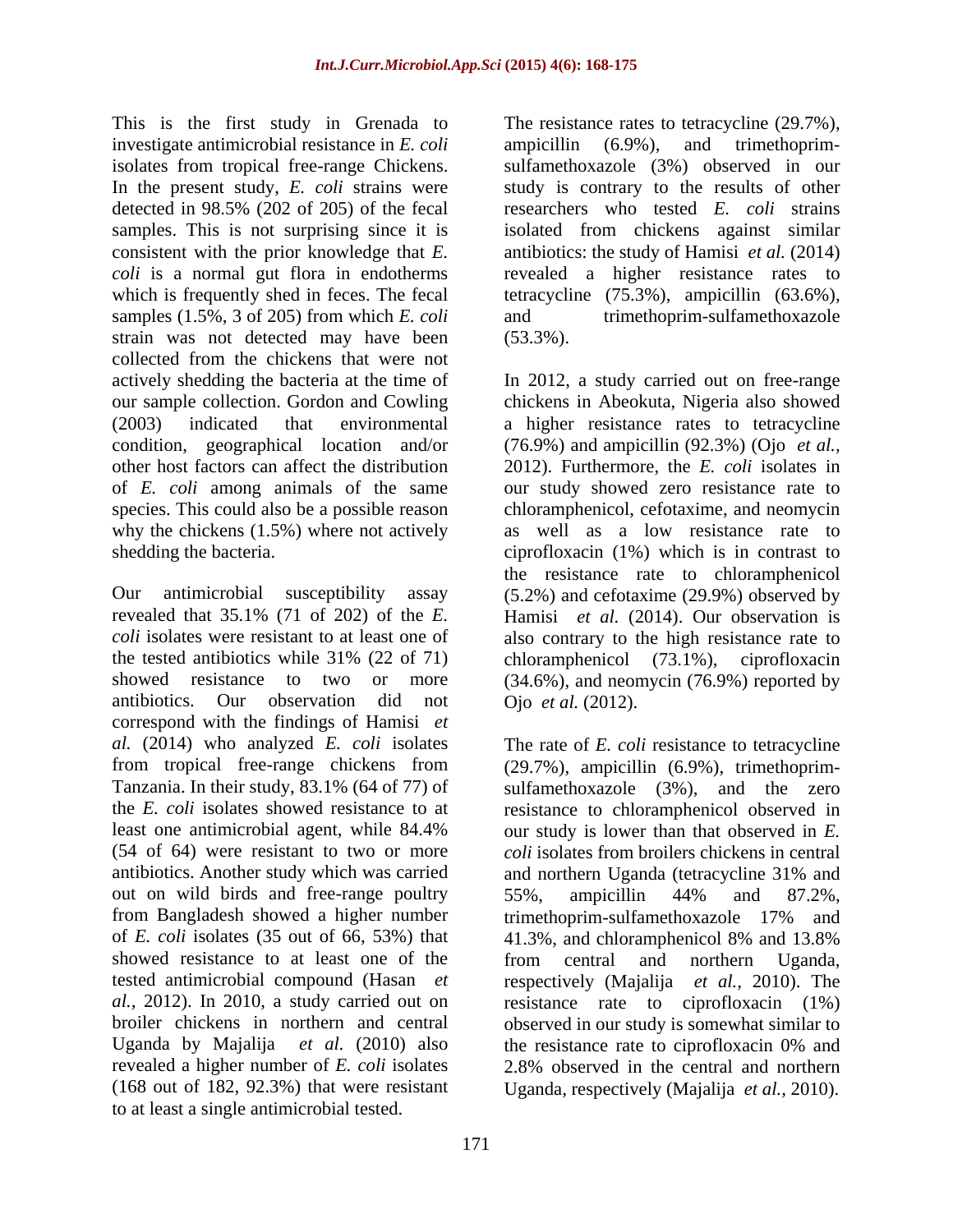| Antimicrobial                        | <b>Resistant</b> | Intermediate | Susceptible |
|--------------------------------------|------------------|--------------|-------------|
| (Disc conc. $(a(\mu g))$             | # $(\%)$ **      |              |             |
| Ampicillin (10)                      | 14(6.9)          | 2(1)         | 186(92.1)   |
| Amoxicillin-clavulanic Acid (20, 10) | 1(0.5)           | 2(1)         | 199 (98.5)  |
| Cefotaxime (30)                      |                  | 1(0.5)       | 201(99.5)   |
| Ceftazidime (30)                     |                  |              | 202 (100)   |
| Cephalothin (30)                     | 2(1)             | 41 $(20.3)$  | 159 (78.7)  |
| Chloramphenicol (30)                 |                  |              | 202 (100)   |
| Ciprofloxacin (5)                    | 2(1)             |              | 200 (99)    |
| Gentamicin (10)                      | 12(5.9)          | $\Omega$     | 190(94.1)   |
| Imipenem $(10)$                      |                  |              | 202 (100)   |
| Neomycin $(30)^b$                    |                  | 2(1)         | 200(99)     |
| Tetracycline (30)                    | 60(29.7)         | 10(5)        | 132(65.3)   |
| Trimethoprim-sulfamethoxazole (1.25, | 6(3)             | 1(0.5)       | 195(96.5)   |
| 23.75)                               |                  |              |             |

**Table.1** Antimicrobial susceptibility profiles of 202 *E. coli* recovered from feces of healthy freerange chickens in Grenada between May and July, 2014

\*\*#: number, % (percentage): values are rounded up and down to the nearest whole number  ${}^{\text{a}}$ Resistant, intermediate or susceptible according to CLSI guideline for all drugs except neomycin

<sup>b</sup>For neomycin, FDA-approved manufacturer's (BD) guideline were used.

comparison with the resistance rate to tetracycline (29.7%) observed in our study, poultry production (Fairchild *et al.*, 2005). However, the resistance rate to Although free-range chickens do not

ciprofloxacin (1%, 2 of 202). This concurred

In 2008, a study on commercial chickens One plausible explanation for the high (broilers and layers) from Grenada by resistance rate to tetracycline is observed in Hariharan *et al.* (2008) showed a higher our study and other studies including those resistance rate to tetracycline (58.5%; carried out in commercial poultry is the broilers 66.7% and layers 37.3%) in excessive use of tetracycline which is the chloramphenicol (0.55%) somewhat correspond with the zero resistance rate to prevention and treatment of bacterial chloramphenicol observed in our study. infections or for growth promotion purposes A few number of our *E. coli* isolates showed in our studies acquired resistance to resistance to fluoroquinolone drug, tetracycline through transmissible plasmids with the findings of Hariharan *et al.* (2007), the environment due to the close contact and who also reported a low resistance rate to proximity of the habitats of the free-range ciprofloxacin (2%, 4 of 202). chicken to human settlements and livestock common therapeutic antibiotics used in poultry production (Fairchild *et al.,* 2005). Although free-range chickens do not normally receive antibiotics for the (Okoli, 2006), it is possible that the *E. coli* from humans and other animals as well as the environment due to the close contact and proximity of the habitats of the free-range farms. Tetracycline-resistant bacteria have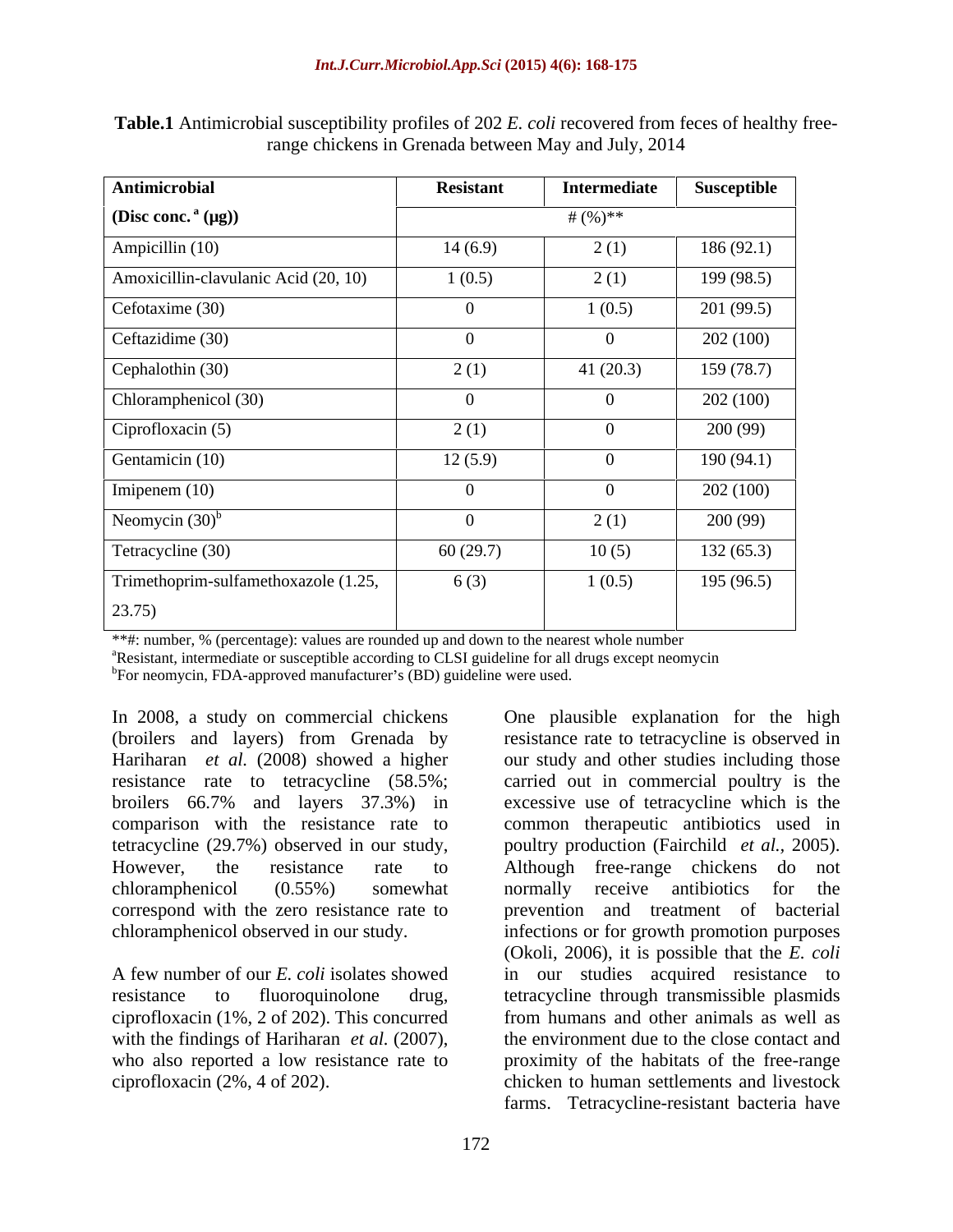been recovered from humans, animals, and **Acknowledgements** the environment, with the majority of *tet* genes associated with mobile plasmids or

most common against cephalothin (20.3%) and tetracycline  $(5\%)$ , but the least common<br>against ampicillin  $(1\%)$ , amoxicillinagainst ampicillin (1%), amoxicillin clavulanic acid (1%), cefotaxime (0.5%), neomycin (1%), and trimethoprim- K., Brathwaite, E., Ravindra, S., sulfamethoxazole (0.5%). Continuous Hariharan, H. 2015. Antimicrobial monitoring of antimicrobial resistance pattern in chicken especially the free-range coli recovered from feces of young chickens is necessary in Grenada in order to monitor determine the development and level of bacterial resistance to drugs that are  $5(3)$ : 300–306. used for the treatment of bacterial infection Arathy, D.S., Vanpee, G., Belot, G., in humans such as the cefotaxime which is Mathew, V., DeAllie, C., Sharma, R. the first line drug used for the treatment of severe enteric bacterial infections in human *Escherichia coli* isolated from

presently, healthy free-range chickens in Central Intelligence Agency. 2013. World Grenada are reservoirs for the *E. coli*. Fact Book. Accessed 11 October<br>However, the resistance rate to antibiotics 2013. Available: seen among *E. coli* isolates is low, https:/[/www.cia.gov/library/publicatio](http://www.cia.gov/library/publicatio) compared to studies in other tropical countries probably because the free-range chickens in Grenada do not normally receive Cheville, N.F., Arp, L.H. 1978. Comparative medications for therapeutic or growth promotion purposes. Notably, occurrence of multidrug resistant *E. coli* exhibiting resistance to two or more antibiotics poses Chopra, I., Roberts, M. 2001. Tetracycline threat to the public health despite the fact antibiotics: mode of action, that the rate was moderately high. It is important to continue monitoring antibiotic resistance pattern in bacteria isolated from free-range chickens in developing countries played by the chickens in the maintenance resistance determinants in animals and

#### **Acknowledgements**

transposons (Chopra and Roberts, 2001). Trustees of St. George's University, the<br>Chancellor Dr. C. Modica for providing<br>Intermediate resistance in our study was funds for the research. The authors are thankful to the Board of Trustees of St. George's University, the Chancellor Dr. C. Modica for providing funds for the research.

## **References**

- Amadi, V.A., Matthew-Belmar, V., Tiwari, susceptibility profiles of *Escherichia coli* recovered from feces of young healthy domestic pigs in Grenada, West Indies. *Br. Microbiol. Res. J.,*  $5(3)$ : 300–306.
- medicine (Threlfall *et al.*, 2000). <br>
West Indies. *West Indian Med. J.*, 60:<br>
In conclusion, this study revealed that 53–56. 2011. Antimicrobial drug resistance in *Escherichia coli* isolated from commercial chicken eggs in Grenada, West Indies. *West Indian Med. J.,* 60:  $53 - 56.$ 
	- Fact Book. Accessed 11 October 2013. Available: <ns/the-world-factbook/fields/2147>. html.
	- pathologic findings of *Escherichia coli* infection in birds. *J. Am. Vet. Med. Assoc.,* 173(5 Pt 2): 584-587.
	- antibiotics: mode of action, applications, molecular biology, and epidemiology of bacterial resistance.*Microbiol. Mol. Biol. Rev.,* 65(2):  $232 - 260.$
- such as Grenada so as to elucidate the role CLSI, 2008. Performance standards for and dissemination of antimicrobial humans. standard, 3rd edn., Clinical andantimicrobial disk and dilution susceptibility tests for bacteria isolated from animals; approved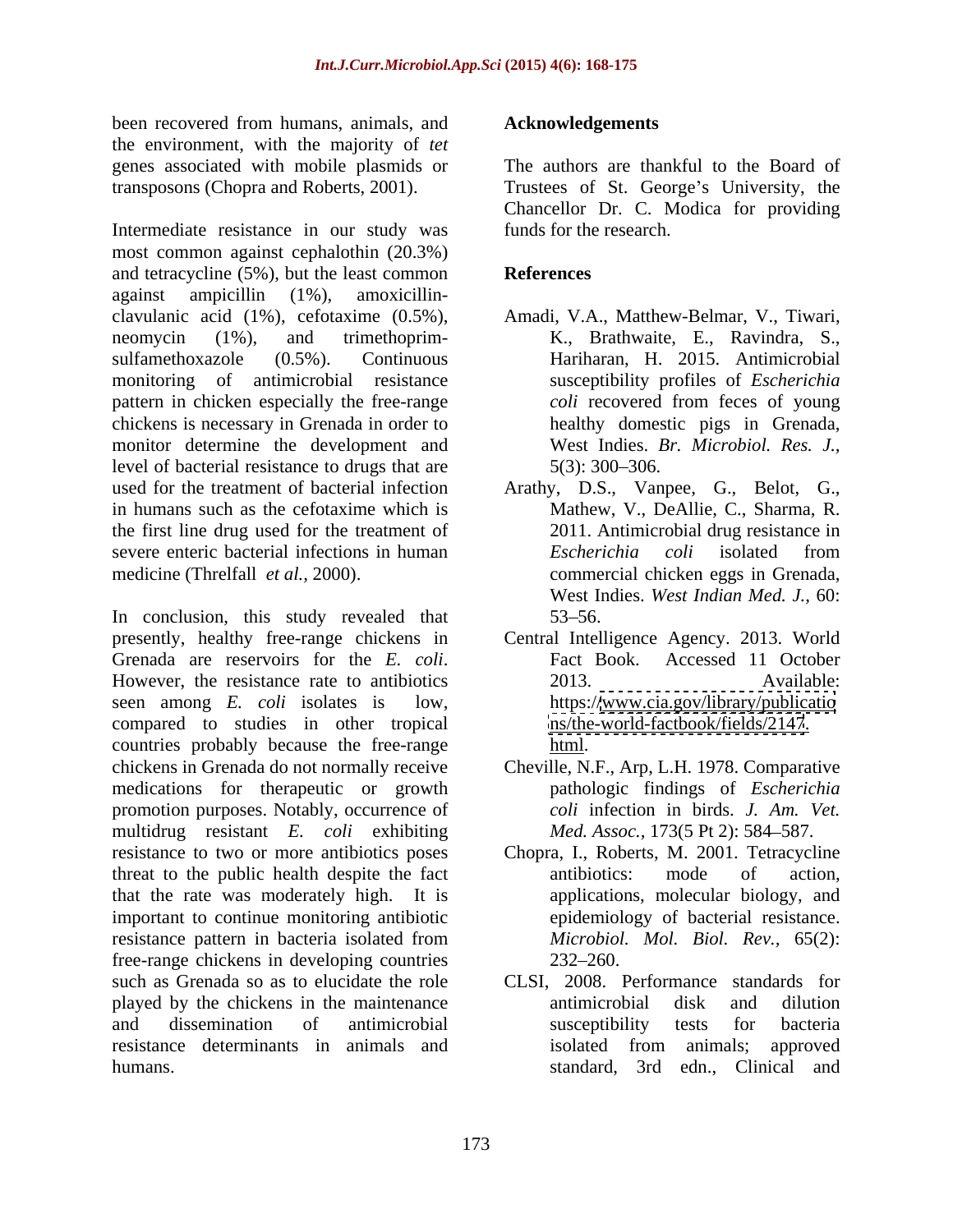- Fairchild, A.S., Smith, J.L., Idris, U., Lu, J., Sanchez, S., Purvis, L.B., Hofacre, C., intestinal community structure of *Campylobacter jejuni*. *Appl. Environ.*
- Gootz, T.D. 2010. The global problem of
- Gordon, D.M., Cowling, A. 2003. The 2055–2058. effects. *Microbiology,* 149(Pt 12):
- Gustafson, R.H. 1991. Use of antibiotics in
- Hamisi, Z., Tuntufye, H., Shahada, F. 2014 Antimicrobial resistance phenotypes
- membranes, ear canals, and skin 80. *Microbiol. Infect.*, 34(2): 129–134. and
- Hariharan, H., Oliveira, S., Sharma, S., Matthew, V., Chikweto, A. 2008.
- Hariharan, H., Sharma, S., Chikweto, A.,

Laboratory Standards Institute; CLSI from chicken ceca in Grenada and document M31-A3, Wayne, PA. susceptibility of *Escherichia coli* from chicken ceca in Grenada and isolates to fluoroquinolones. *West Indian Veter. J., 7(1): 8-11.* 

- Lee, M.D. 2005. Effects of orally Hart, C.A., Kariuki, S. 1998. Antimicrobial administered tetracycline on the resistance in developing countries. *Br. Med. J.,* 317(7159): 647–650.
- chickens and on *tet* determinant Hasan, B., Sandegren, L., Melhus, A., carriage by commensal bacteria and Drobni, M., Hernandez, J., carriage by commensal bacteria and Drobni, M., Hernandez, J., *Microbiol.,* 71(10): 5865 5872. 2012. Antimicrobial drug-resistant antibiotic resistance. *Crit. Rev. Immunol.,* 30(1): 79 93. *Emerg. Infect. Diseases,* 18(12): Waldenstrom, J., Alam, M., Olsen, B. *Escherichia coli* in wild birds and free-range poultry, Bangladesh. 2055 2058.
- distribution and genetic structure of Levy, S.B. 2002. The 2000 Garrod lecture. *Escherichia coli* in Australian vertebrates: host and geographic antibiotic resistance. *J. Antimicrob.* Factors impacting on the problem of *Chemother.,* 49(1): 25–30.
- 3575 3586. Linton, A.H., Hedges, A.J., Bennett, P.M. livestock and human health concerns. The of antimicrobial resistance during the *J. Dairy Sci.,* 74(4): 1428–1432. use of olaquindox as a feed additive 1988. Monitoring for the development on commercial pig farms. *J. Appl. Bacteriol.,* 64(4): 311-327.
- of *Escherichia coli* isolated from Majalija, S., Francis, O., Sarah, W.G., tropical free range chickens. *Int. J. Sci. Res.,* 3(9): 34 37. Nakamya, F.M. 2010. Antibiotic Hariharan, H., Matthew, V., Fountain, J., Snell, A., Doherty, D., King, B., *Escherichia coli* isolates from dip-Shemer, E., Oliveira, S., Sharma, R.N. litter broiler chickens in northern and 2011. Aerobic bacteria from mucous central Uganda. Veter. Res., 3(4): 75– Musisi-Lubowa, Vudriko, P., susceptibility profiles of fecal *Escherichia coli* isolates from dipcentral Uganda. *Veter. Res.,* 3(4): 75 80.
	- wounds of feral cats in Grenada, and Markey, B., Leonard, F., Archambault, M., the antimicrobial drug susceptibility Cullinane, A., Maguire, D. 2013. of major isolates. *Comp. Immunol.* Enterobacteriaceae. In: Edwards, R. Hewat, C. (Ed.), Clinical Veterinary Microbiology, second ed. Mosby, New York. Pp. 239-274.
	- Antimicrobial drug resistance and McClenaghan, M., Bradbury, J., Howse, J. genetic diversity of commensal 1981. Embryo mortality associated *Escherichia coli* from caeca of chickens in Grenada. *West Indian Veter. Record,* 108(21): 459 460. with avian Mycoplasma serotype I.
	- *Veter. J.*, 8(1): 3–10. Msoffe, P.M., Bunn, D., Muhairwa, A.P., Matthew, V. 2007. Enterobacteriaceae Msago, A., Mlozi, M.R.S., Cardona,Mtambo, M.M.A., Mwamhehe, H.,